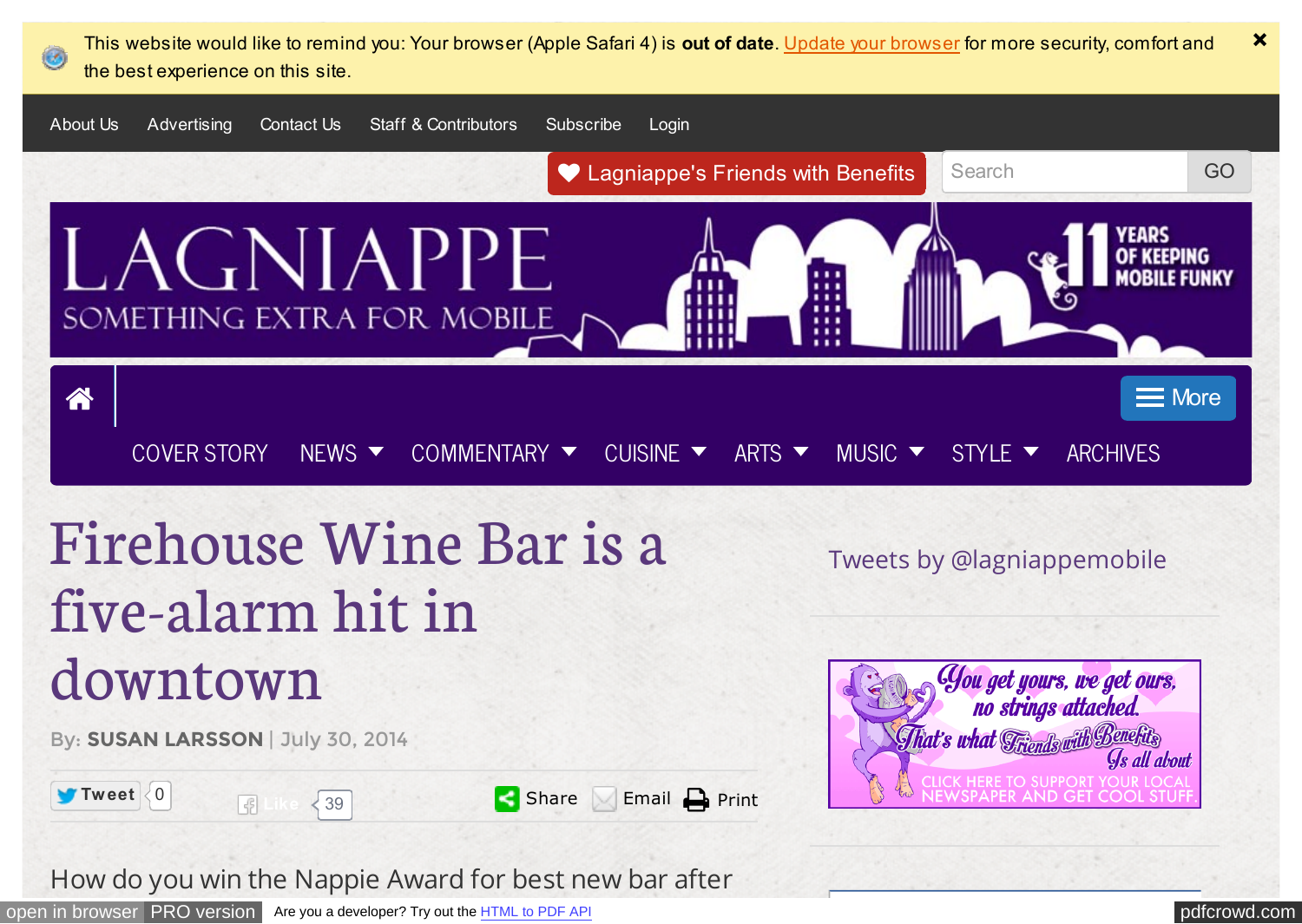only three months in business? Well, if you're the Firehouse Wine Bar and Shop, you meld an inviting, comfortable space with an intriguing, far-ranging wine (and beer) list and warm, knowledgeable owners who genuinely want their customers to enjoy a nice glass of wine at a good price. Throw in the fact that they're likely to introduce you to a wine you've never heard of – which becomes your new Best Friend Forever – and you've got a sure-fire recipe for success.

Margo Alderton and Andre Lotz held the Firehouse Wine Bar's grand opening on April 25 of this year, hoping 30 or 40 people would show up – and they got 200! This figure probably tells you a bit about Mobile's crying need for venues like Firehouse, but it also makes clear that folks didn't just walk past the front windows and think "Hmmm, no; I don't think I'll go in there." Once you see the big red front doors (which still have the hook and ladder company's name above them) and notice the ranks of bottles along the antique brick wall inside, staying on the sidewalk just isn't an option.



15,535 people like [Lagniappe.](http://www.facebook.com/lagniappemobile)



[Facebook social plugin](https://www.facebook.com/help/?page=209089222464503)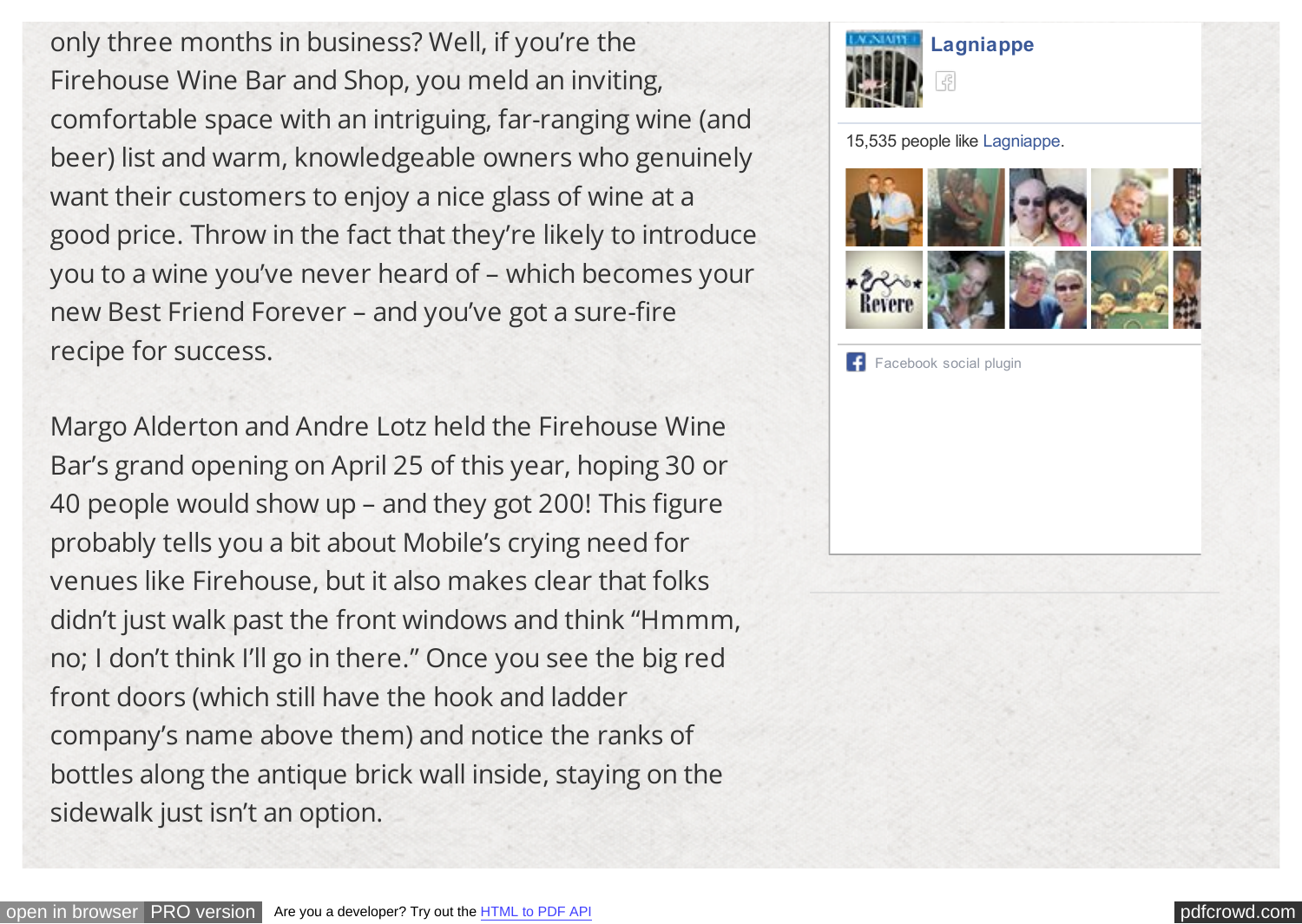Margo and Andre hail most recently from New York, although both are seriously well-traveled people. Margo was born in Greece and Andre in South Africa, and you'd need a "Where's Waldo" map to trace their paths toward New York, with each stop along the way leaving an impression that's influenced their vision for a wine bar in Mobile. Margo, for example, says her first impression of downtown Mobile reminded her of Philadelphia in the 1990s, when its urban renaissance was just beginning.

Both Margo and Andre have fallen in love with downtown and want to see it thrive. Their personal contribution is their goal of making the Firehouse Wine Bar a place where people feel they can drop in every day or every week, not just every few months or so. This means keeping the wine and beer line-ups changing and the prices affordable – good news for us drinkers!

The wine list at Firehouse has what Andre calls a "southernhemisphere focus," not only because of his South African roots but also because the wines of South Africa, New Zealand, Australia and various South American countries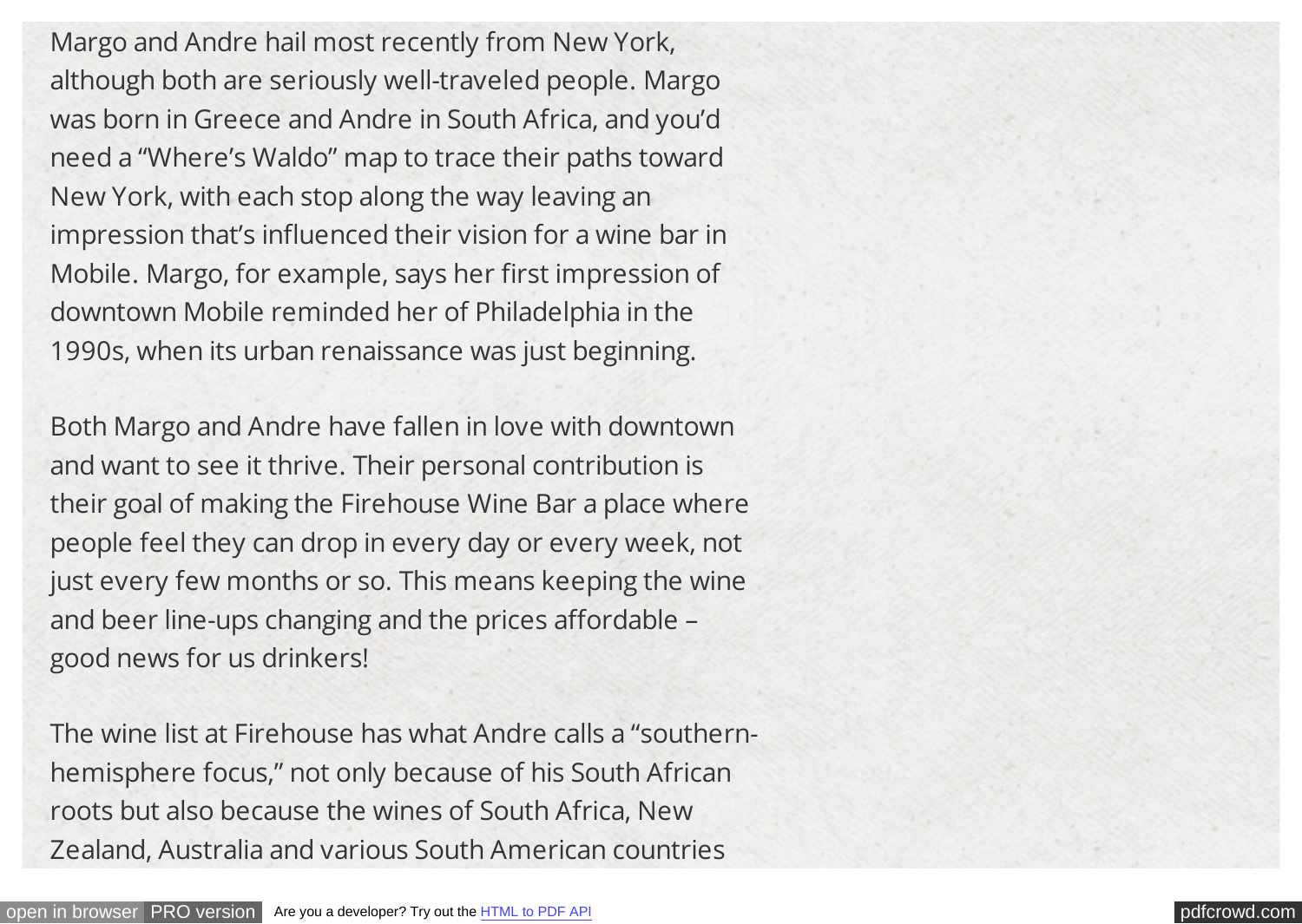often rival their Old World counterparts for quality but at a much lower price. Andre grooves on bold, spicy red wines (think Shiraz or Pinotage) and takes pride in explaining how southern-hemisphere reds are perfect for Mobile – due to similarities of climate and cuisine. He even finds parallels between Lower Alabama's easy-going lifestyle and South Africa's approach to viticulture, pointing out with a smile that pinotage – the red-wine grape synonymous with South Africa – was developed by crossing pinot noir with the more-rugged hermitage because pinot noir was simply too hard to grow.

Margo tends to concentrate on white wines although she, too, finds exciting bargains from south of the equator. She showed me Greywacke, New Zealand Sauvignon Blanc (Greywacke Vineyards, owned by Kevin Judd in New Zealand's Marlborough region), which she said was Firehouse's best-selling white. It has the grassy, grapefruity flavors typical of New Zealand Sauvignon Blanc but is delicate and balanced, according to Margo, with medium acidity making for easy drinking.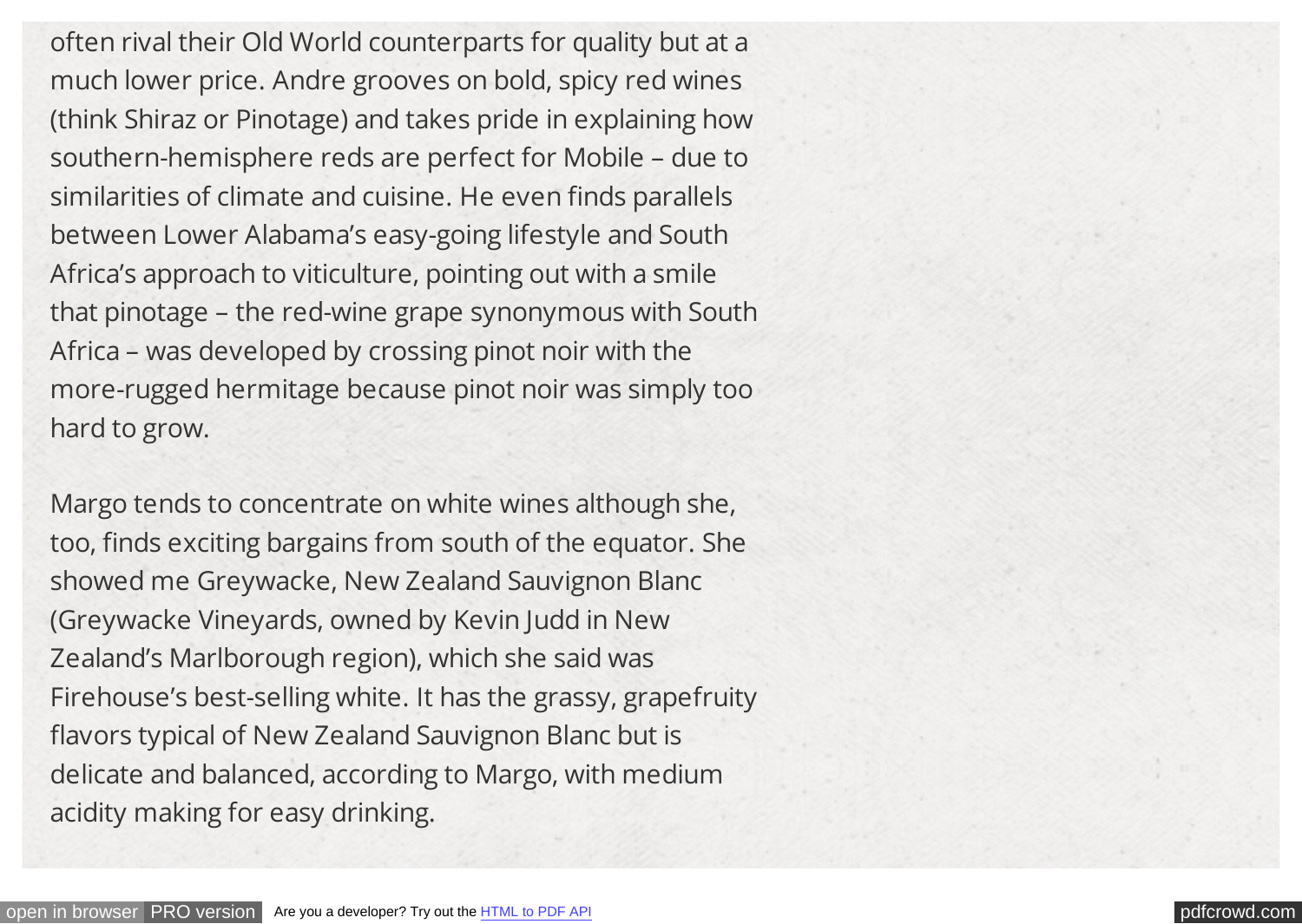The Firehouse Wine Bar currently serves about 20 wines by the glass (most in the \$6 range) and offers 100 or so by the bottle, which you can buy and enjoy there (\$5 corkage fee). Either way, the geographic range is astonishing – not just southern-hemisphere wines but also selections from California, Washington state, Germany, France and elsewhere. I was impressed by how much diversity could be packed cleverly into one cozy space. There are rosés among the reds and whites, too – and there's nothing more refreshing than a dry rosé in summer. Firehouse stocks them from Spain and southern France, where folks know how to pass a hot afternoon in comfort.

You can also order a tasting flight of three wines, if you don't quite know what you're craving or just want to give some new wines a whirl. In the future Margo and Andre will offer set flights of, say, three Pinot Noirs or three Chardonnays, so you can compare and contrast various styles. By this fall you should be able to order food to complement your wine – small, tapas-like plates of finger foods for sharing and sampling, as with the wines. Margo and Andre want to stay focused on running a wine bar, so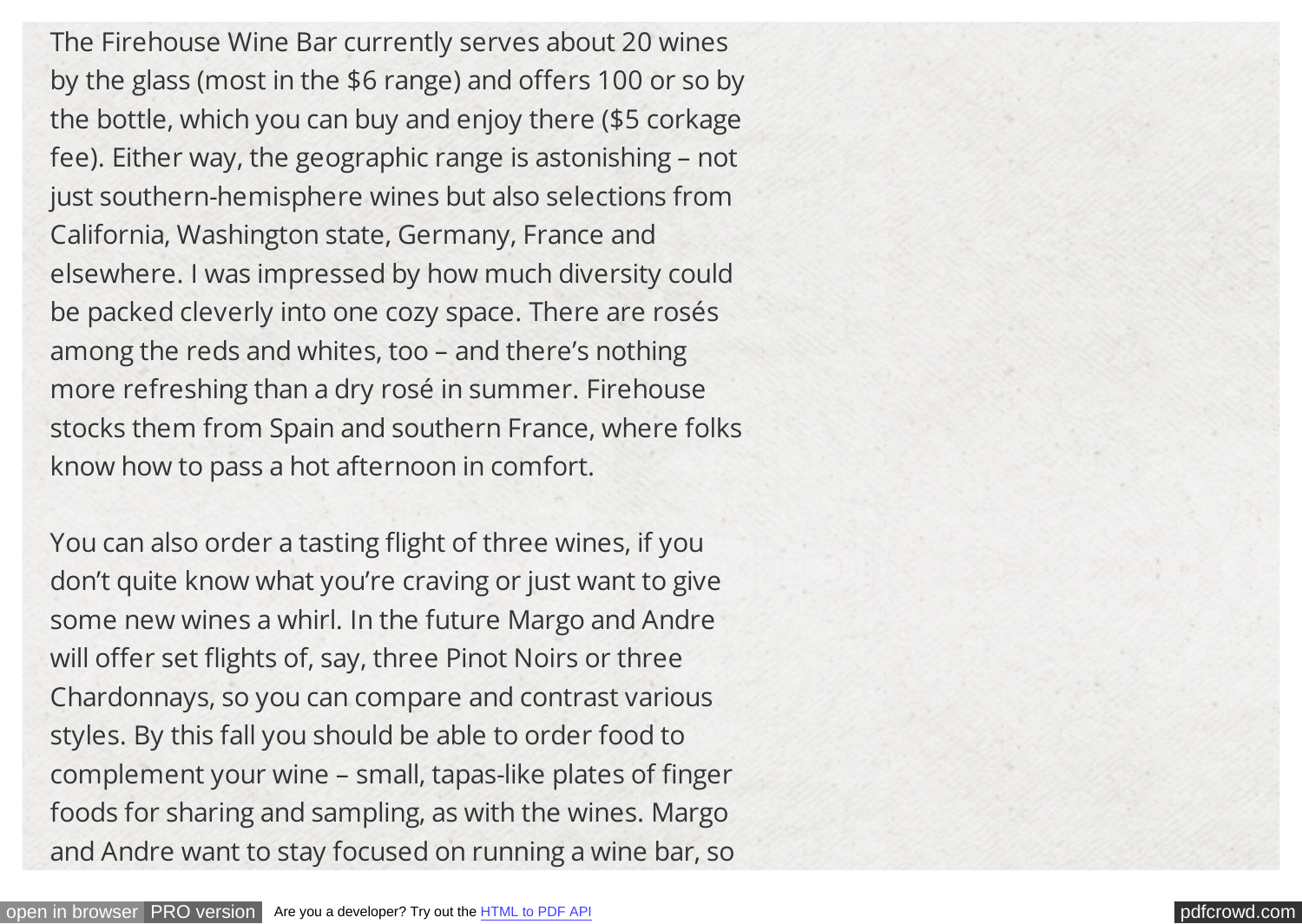knives and forks aren't on their agenda.

And if you fancy a beer you don't have to look elsewhere; Firehouse offers at least eight on tap and more in bottles or cans – also from an amazing range of locales. There were several Alabama-based brews when I visited (Fairhope, Back Forty, Good People, Straight to Ale) side by side with Italy's Peroni (Firehouse's best seller, according to Andre), Belgium's Leffe and Japan's Asahi. For the adventurous, Firehouse is pouring "Gose" from South Carolina's Westbrook Brewing Company – a "sour beer" combining attributes of German-style wheat beer with sea salt and coriander. Margo said it was like having pretzels already in your beer – which I guess the brewers figured saved some effort.

Margo and Andre say their biggest surprise since coming to Mobile – and winning a Nappie – has been "the positive and warm reception" they've received, "not just from customers but from other business-owners." Andre says he's felt a real "everybody's in this together" spirit among downtown businesses, while Margo adds, "Thank you, we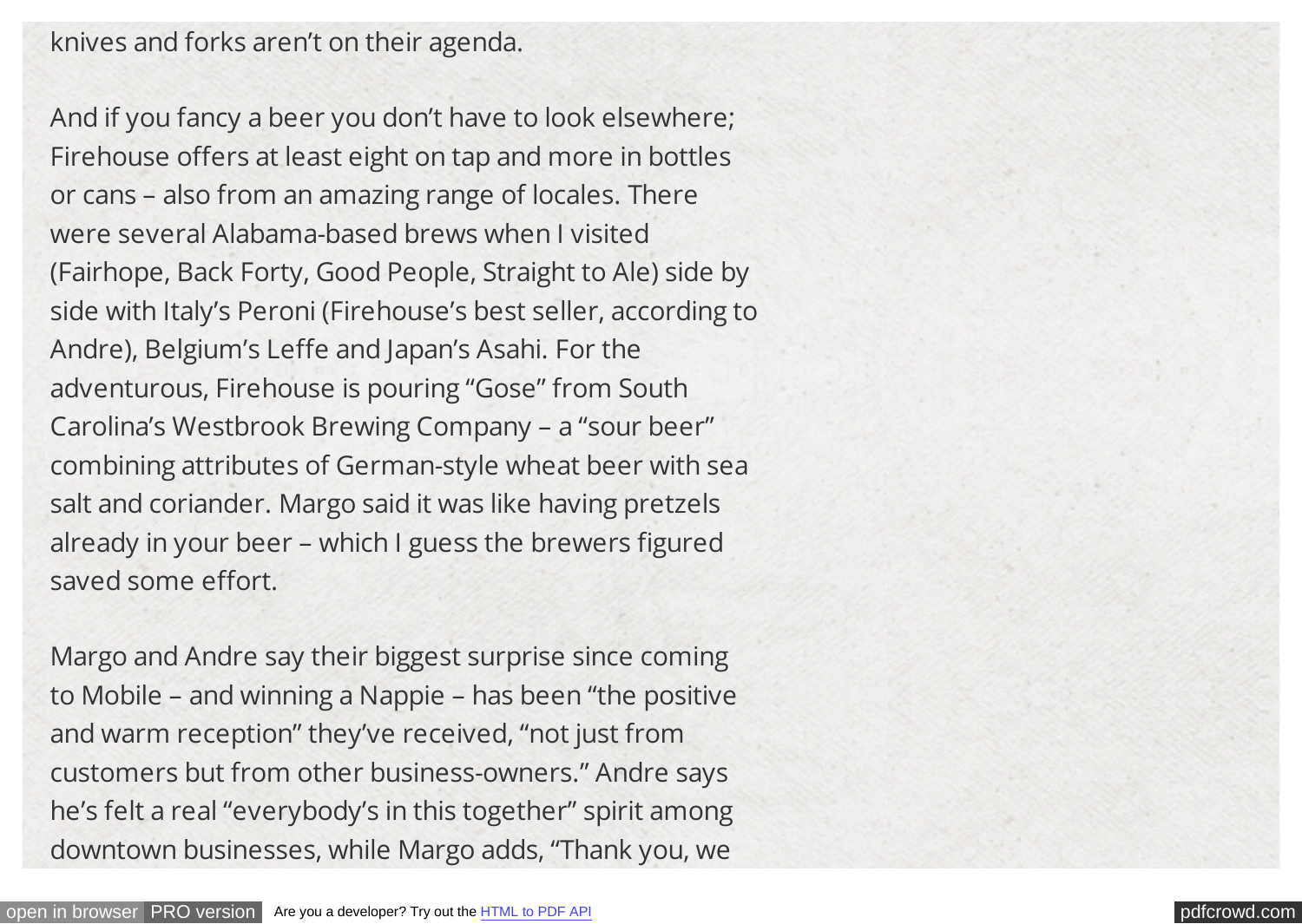really have been overwhelmed by the support at all levels." They even like Mobile's after-work drinking crowd, which they say generates a celebratory vibe, not stressedout like New Yorkers. For the future, they hope to "stay true to what we want to do – offer good wines at good prices and introduce people to new wines." Sounds like a fine plan to me.

(Firehouse Wine Bar and Shop, 216 St. Francis St., just off Bienville Square; [www.firehousewinebar.com.](http://www.firehousewinebar.com/))

#### More About

#### Thirsty Work

# [Bodacious bargains in South](http://lagniappemobile.com/bodacious-bargains-south-africas-pinotage-steen/)

## Africa's Pinotage and Steen

Looking for a red that's every bit as good as a Pin ot noir, but without the Pin ot price? How about a lip-sm acking citrusy white for less than \$10?

- [Not up for brewing beer at home? Try](http://lagniappemobile.com/brewing-beer-home-try-making-flavored-gin/) making flavored gin!
- [Can Alabama make wine as well as](http://lagniappemobile.com/can-alabama-make-wine-well-india/) ... India?

**[View all Thirsty Work Posts →](http://lagniappemobile.com/category/cuisine/thirsty/)**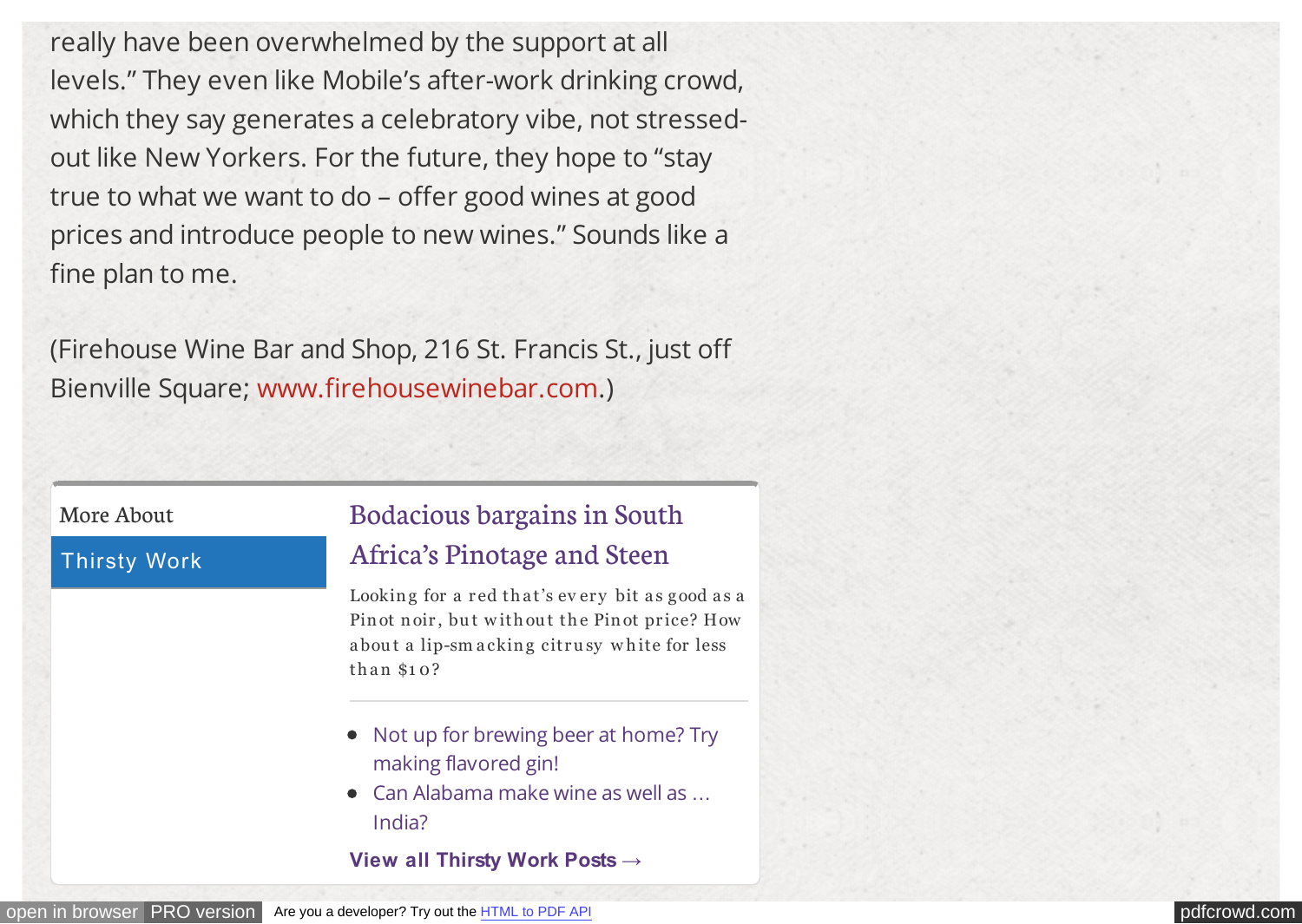# **[Comments](#page-0-0) [Community](#page-0-0)**

## **[Sort by Best](#page-0-0)**

# Start the discussion…

Be the first to con-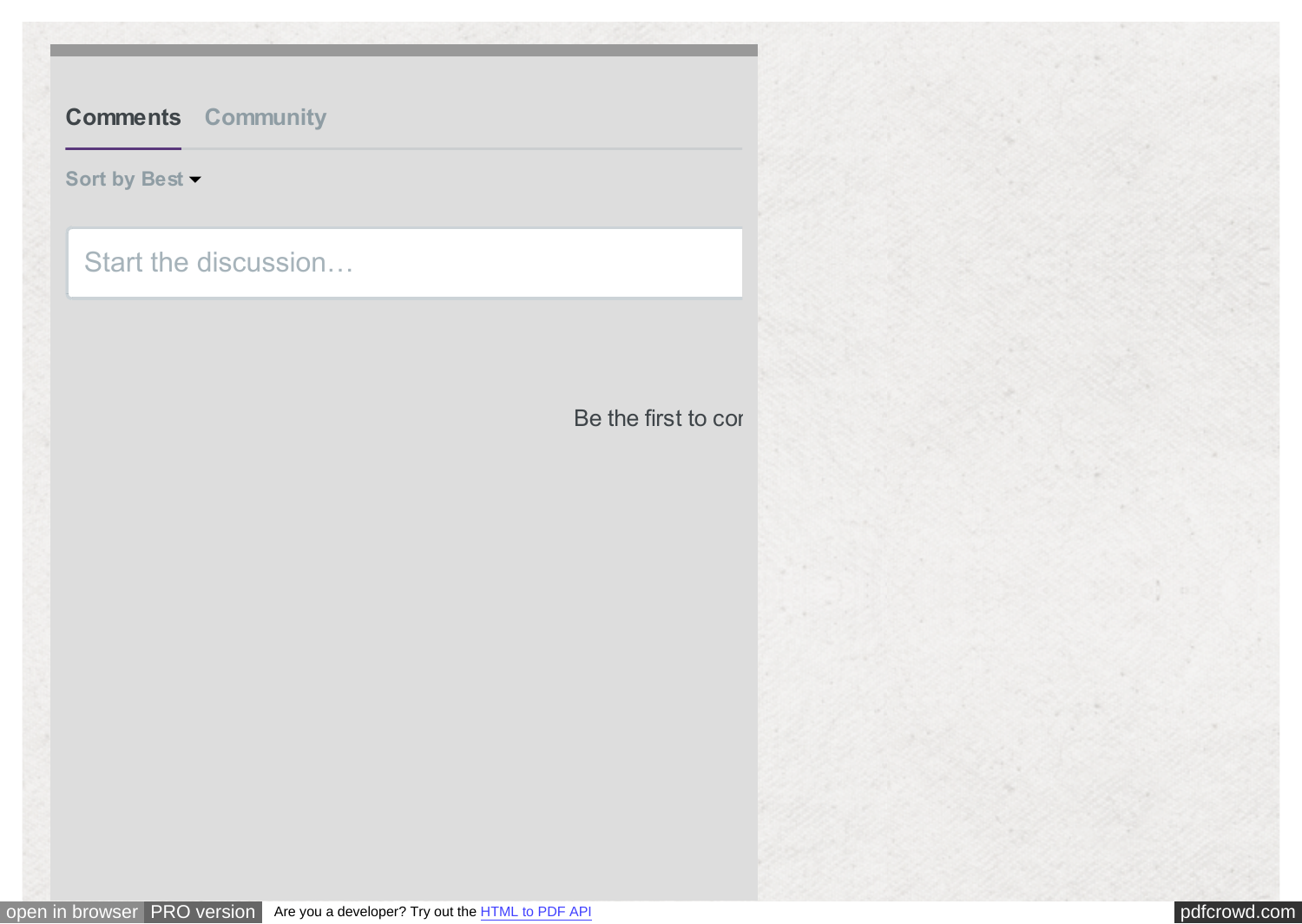**Cornbread** [— Arrogance+ Ignorance+ Racist= Fred Richardson](http://redirect.disqus.com/url?url=http%3A%2F%2Flagniappemobile.com%2Frichardson-defends-travel-records-council-meeting%2F%3AA10G3aTuH3rYzfQ8ztoEl4PO31o&imp=6fu2jufsu9fhl&prev_imp&forum_id=2563112&forum=lagniappemobile&thread_id=2885713640&major_version=metadata&thread=2864861548&zone=internal_discovery)

## **[Six Planning Commission members replaced by Stimpson](http://redirect.disqus.com/url?url=http%3A%2F%2Flagniappemobile.com%2Fsix-planning-commission-members-replaced-stimpson%2F%3AXJx3oxKHyAO0X6Y7svmauz_U-bQ&imp=6fu2jufsu9fhl&prev_imp&forum_id=2563112&forum=lagniappemobile&thread_id=2885713640&major_version=metadata&thread=2854904745&zone=internal_discovery)**

1 comment • 15 days ago

Cornbread — To bad the mayor can't replace 3 or 4 of the city of

# **DISQUS**

**[Subscribe](#page-0-0)**

**[Add Disqus to your site](https://disqus.com/websites/?utm_source=lagniappemobile&utm_medium=Disqus-Footer)**  $\Box$ 

### IN CASE YOU MISSED IT



[Lagniappe July 17-23, 2014](http://www.pageturnpro.com/Lagniappe/59689-Lagniappe-071714/index.html#1)

In the new issue of Lagniappe, we sit down with Prichard Mayor Troy Ephriam who speaks about the city's past, present and future as Mobile's beleaguered neighbor to

## SEARCH THIS SITE

BROWSE ARCHIVES